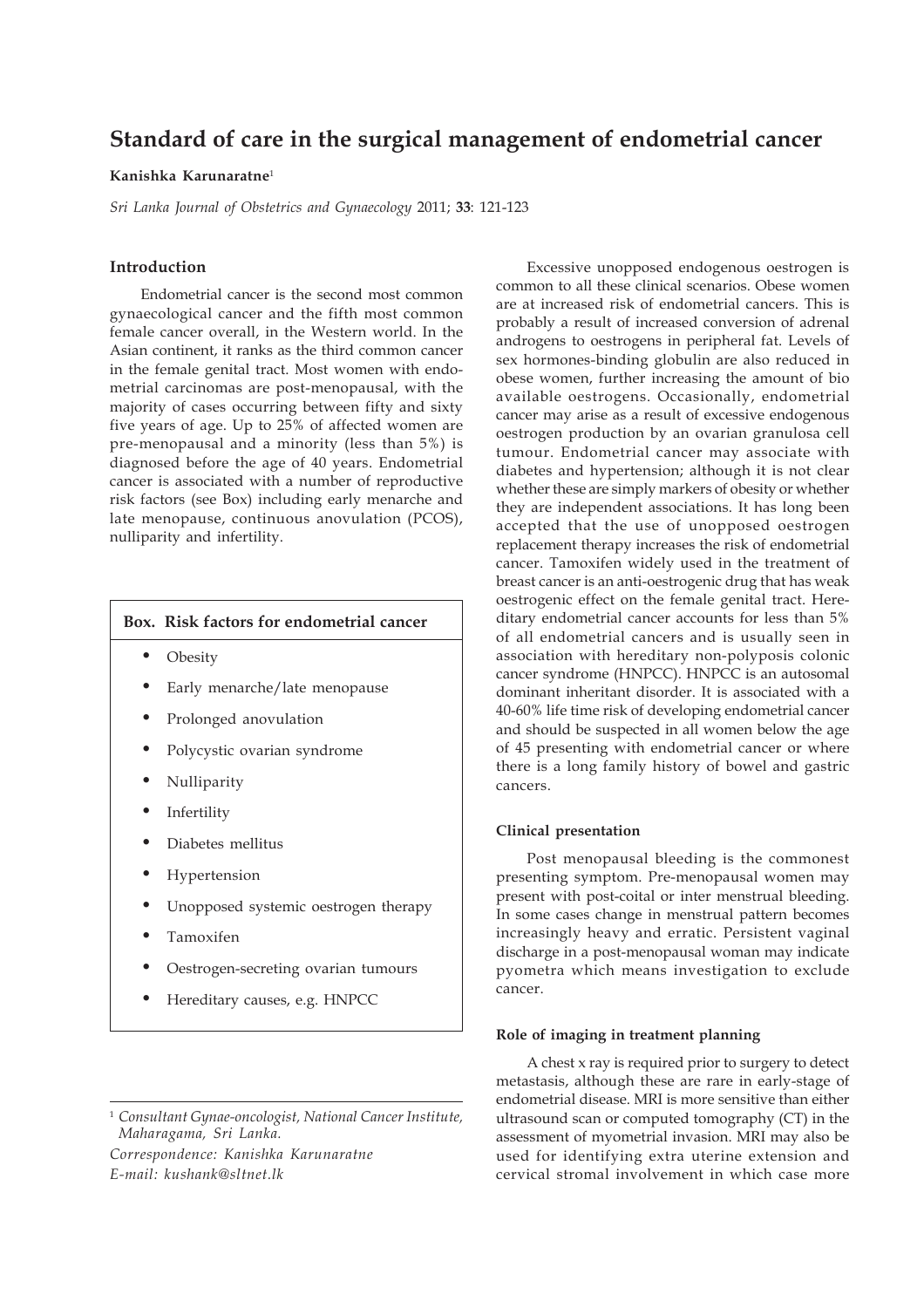radical surgery can be considered. CT is used to evaluate upper abdomen especially in women with serous endometrial tumours in view of the tendency to transabdominal spread.

#### **Surgery for endometrial cancer**

Despite the use of preoperative imaging as an aid to treatment planning, staging of endometrial cancer remains surgicopathological. Full surgical staging used in FIGO system comprises total abdominal hysterectomy and bilateral salpingooophorectomy and peritoneal cytology and pelvic and paraaortic lymphadenectomy<sup>1</sup>. Many women do not, however undergo full surgical staging. Lymph node metastasis are present in less than 5% of cases of grade I and grade II endometrial tumours with less than 50% myometrial invasion. Most gynaecologists, therefore accept that the risks and side effects of full surgical staging are not justified, given the low risk of nodal metastasis2 . These women are suitable for surgery with extra-fascial TAH-BSO and peritoneal cytology. When clinical examination and /or preoperative imaging suggest cervical stromal involvement (stage II disease) radical hysterectomy, bilateral salpingo-oophorectomy and full pelvic lymphadenectomy are appropriate. If adequate surgical margins are achieved and the nodes are free of disease, the procedure is considered curative and adjutant radiotherapy is not indicated<sup>3</sup>.

# **Role of extended surgical staging**

The overall 5-year survival rate following treatment for endometrial carcinomas is appropriately 75-80%4 . This reflects early presentation in the majority of cases, although five year survival falls rapidly as stage increases (Table 1). Approximately 8-10% of women with the disease, apparently confined to the uterus have occult nodal disease. It has therefore being surgical practice to selectively perform lymphadenectomy in addition to TAH-BSO for those women with high risk of lymph node metastasis based on pre operative assessment of depth of myometrial invasion and /or grade<sup>5</sup>. There has been considerable debate regarding the role of lymphadenectomy in endometrial cancer surgery. ASTEC trial (a study in the treatment of endometrial cancer) has shown no significant difference in the overall survival between those women who had lymphadenectomy and those who did not. These results clarify the role of lyphadenectomy and confirm that there is no therapeutic benefit for routine lymphadenectomy in women with low risk endometrial cancers. The risk of occult extra uterine metastasis is higher for non endometrioid tumours and extended surgical staging should be undertaken. An omental biopsy is taken in cases of serous endometrial carcinoma in view of the risk of omental metastasis.

**Table 1. Approximate five-year survival according to the FIGO stage**

| <b>Stage</b> | Approximate five-year survival (%) |
|--------------|------------------------------------|
| L            | 85                                 |
| П            | 75                                 |
| Ш            | 45                                 |
| IV           | 25                                 |

# **Minimal access surgery**

Laparoscopic surgery is increasingly used in the management of endometrial cancers. Both laparoscopic total hysterectomy and laparoscopically assisted vaginal hysterectomy are feasible procedures and when successfully performed complication rates are minimum specially in elderly and obese women. Both pelvic and para aortic lymphadenectomy with omental sampling can be safely and adequately performed in the management of high-grade disease. Laparoscopic surgery for endometrial cancer should be undertaken by appropriately trained surgeons. In retrospective studies, endometrial cancer, recurrence rates have been found to be similar in both procedures: laparoscopy and open surgery. Wound break down, blood loss and infections appear to be lower when laparoscopic techniques are used.

#### **Vaginal hysterectomy**

Occasionally an abdominal hysterectomy is not possible due to severe co-morbidities. In patients with morbid obesity abdominal hysterectomy may be associated with more complications. In these situations vaginal hysterectomy is the treatment of choice.

### **Complications of surgery**

Complications related to surgery for endometrial cancer may be specifically related to the surgical procedure itself or may be due to complications of anaesthesia, thromboembolism and infections. Severe late complications of surgery for endometrial cancer are uncommon.

#### **References**

1. Boronow RC, Morrow CP, Creasman WT, *et al*. Surgical staging in endometrial cancer: clinical-pathological finding of a prospective study. *Obstetric and Gynaecology* 1984; **63**: 835-42.